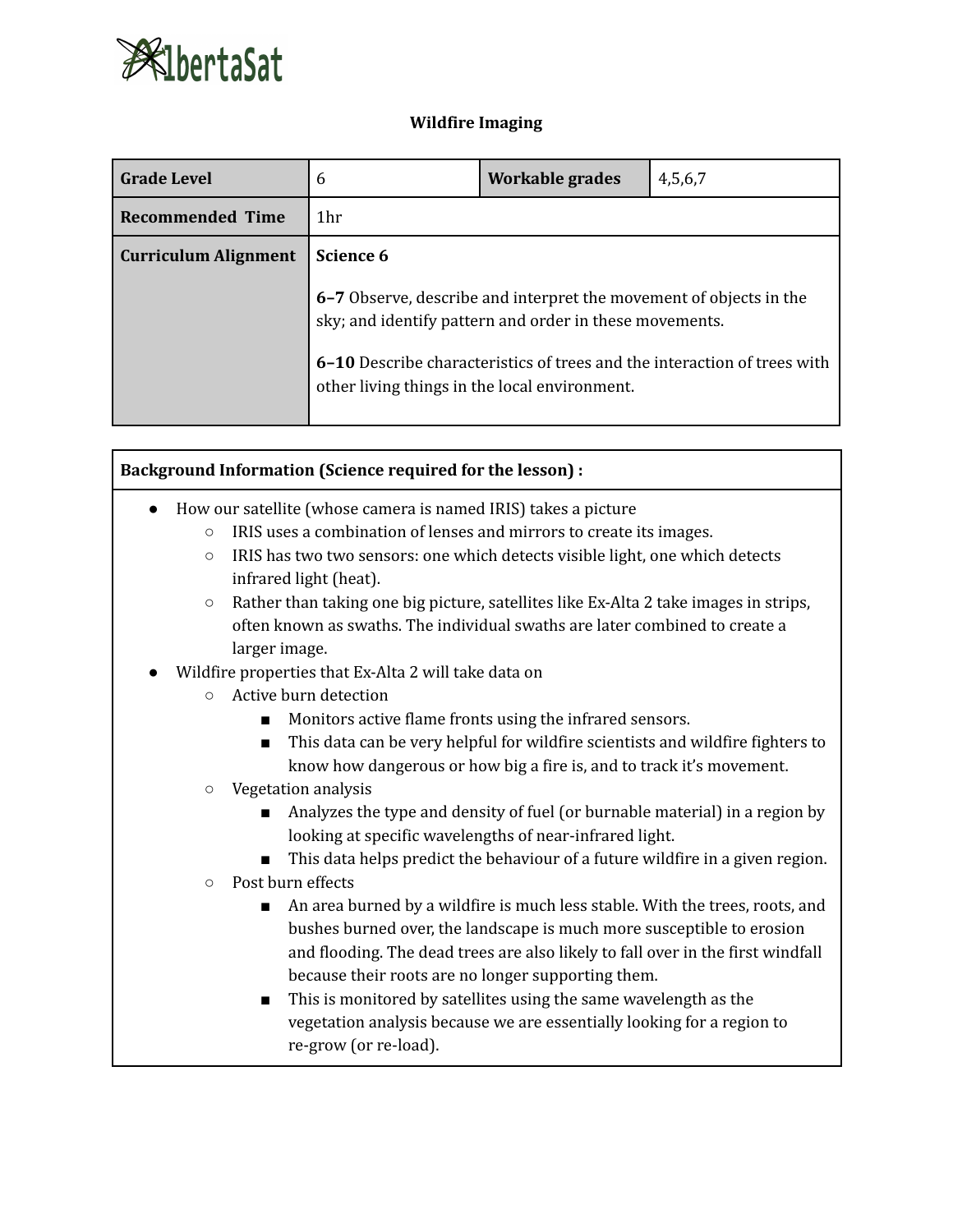

- Monitoring the re-growth process helps city planners, scientists, park rangers, and many others know when an area is safe to resume normal activity in.
- Smoke and aerosol detection
	- Smoke and aerosol detection essentially looks at air quality.
	- It is important to be able to track the location and direction of travel of wildfire smoke, so that people know how poor their air quality is, and if it's going to get better or worse.
- Different kinds of trees and their wildfire properties
	- Deciduous trees are trees that lose their leaves every year. They are very susceptible to wildfires for a couple days in the spring right after the snow melts and before the tree has a chance to suck a bunch of water up to grow its leaves. Once it has its leaves grown it is less susceptible to wildfires because the leaves act like a protective shield of water (which is very difficult to burn).
		- Aspen Poplar: the bark is a smooth white or green when the tree is young and as it gets older it gets more rough gray patches. It's leaves are small and round with a tapered point.
	- Coniferous trees are trees with needles that stay on all year round. Coniferous trees are very susceptible to wildfires because their sap is oily and burns very easily.
		- Lodgepole Pine: Alberta's provincial tree is a long slender tree with branches curved upward.
		- Black Spruce: lives in wet places like muskeg and swamps.
- Aerial smoke
	- Is gray or yellow and not a pure white due to the pollution in it
	- Smoke always begins at the flames and travels away from them (The direction of smoke in an aerial photo will never be towards the flames).

| <b>Explanation of Activity:</b>                                                                                                                                                                                                                                                                                                                                                                                               | Notes:                                                                                                                                     |
|-------------------------------------------------------------------------------------------------------------------------------------------------------------------------------------------------------------------------------------------------------------------------------------------------------------------------------------------------------------------------------------------------------------------------------|--------------------------------------------------------------------------------------------------------------------------------------------|
| A step-by-step guide for your activity<br>1. Tell the students to imagine that they<br>are weather analysts for CSA, and will<br>be using images from Ex-Alta 2 in their<br>work. We want to know when a fire will<br>get started in some remote area and<br>analyze the wind direction to know<br>what communities will be affected.<br>Each student must figure out which<br>2.<br>direction the smoke is going, as well as | This activity can be done in groups<br>Map 3 (with Fort McMurray and Fort<br>$\bullet$<br>Chipewyan) is more difficult<br>Activity Legend: |